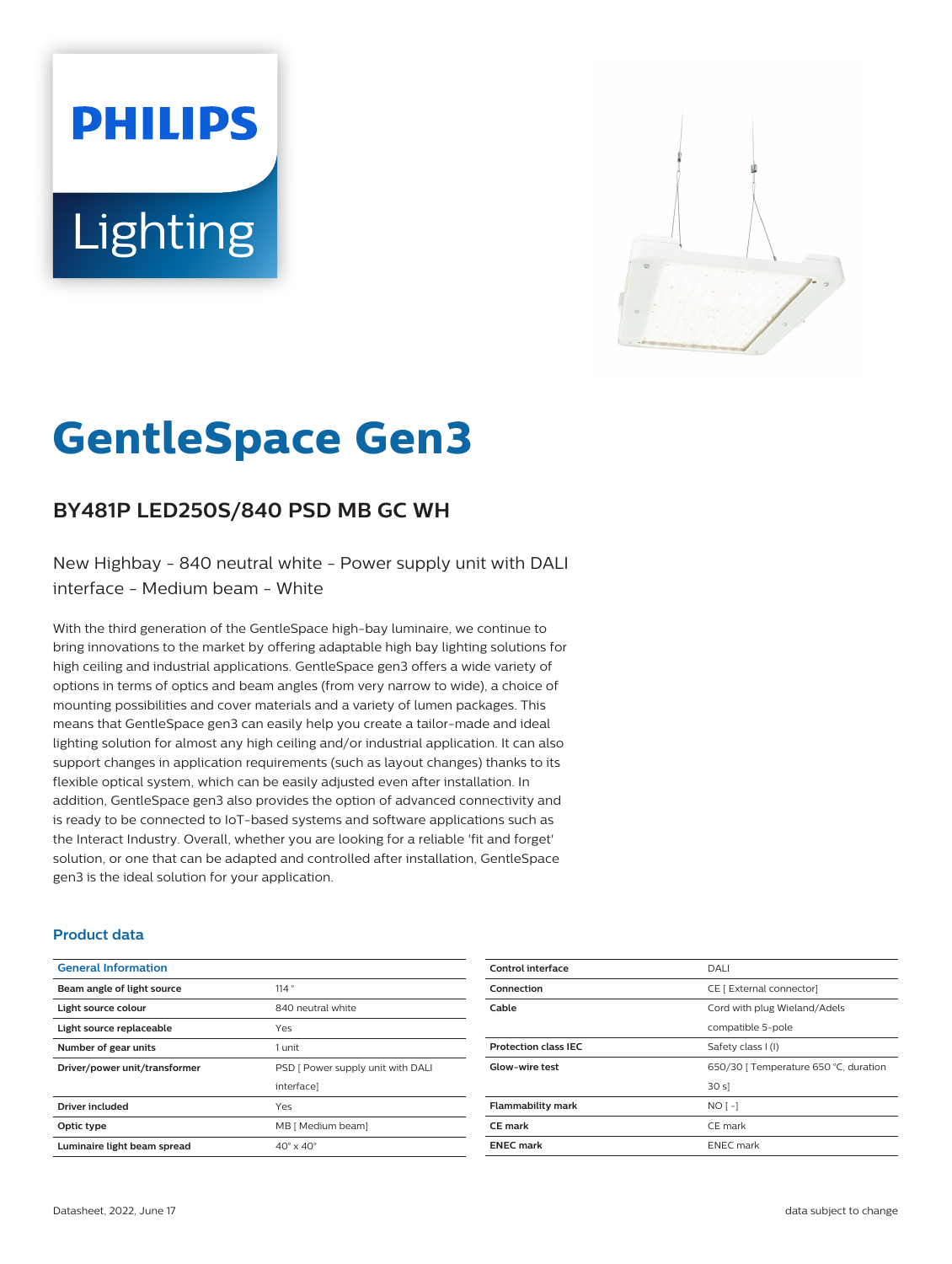## **GentleSpace Gen3**

| <b>Warranty period</b>                  | 5 years                                   |
|-----------------------------------------|-------------------------------------------|
| Constant light output                   | No                                        |
| Number of products on MCB (16 A type B) | 12                                        |
| Photobiological risk                    | Photobiological risk group 1 @ 200mm to   |
|                                         | EN62471                                   |
| <b>EU RoHS compliant</b>                | Yes                                       |
| <b>Product family code</b>              | BY481P [ New Highbay]                     |
| Unified glare rating CEN                | Not applicable                            |
|                                         |                                           |
| <b>Operating and Electrical</b>         |                                           |
| <b>Input Voltage</b>                    | 220-240 V                                 |
| Input frequency                         | 50 to 60 Hz                               |
| Initial CLO power consumption           | $-W$                                      |
| Average CLO power consumption           | - W                                       |
| Inrush current                          | 5.1 A                                     |
| Inrush time                             | 76 ms                                     |
| Power factor (min.)                     | 0.9                                       |
|                                         |                                           |
| <b>Controls and Dimming</b>             |                                           |
| Dimmable                                | Yes                                       |
|                                         |                                           |
| <b>Mechanical and Housing</b>           |                                           |
| <b>Housing material</b>                 | Aluminum                                  |
| <b>Reflector material</b>               |                                           |
| Optic material                          | Polycarbonate                             |
| Optical cover/lens material             | Glass                                     |
| <b>Fixation material</b>                | Steel                                     |
| Optical cover/lens finish               | Clear                                     |
| Overall length                          | 600 mm                                    |
| Overall width                           | 490 mm                                    |
| <b>Overall height</b>                   | 110 mm                                    |
| Colour                                  | White                                     |
| Dimensions (height x width x depth)     | 110 x 490 x 600 mm (4.3 x 19.3 x 23.6 in) |
|                                         |                                           |
| <b>Approval and Application</b>         |                                           |
| Ingress protection code                 | IP65 [ Dust penetration-protected, jet-   |
|                                         | proof]                                    |
| Mech. impact protection code            | IK07 [2 J reinforced]                     |
|                                         |                                           |

| <b>Initial Performance (IEC Compliant)</b>         |                        |  |
|----------------------------------------------------|------------------------|--|
| Initial luminous flux (system flux)                | 25000 lm               |  |
| Luminous flux tolerance                            | $+/-10%$               |  |
| Initial LED luminaire efficacy                     | 154 lm/W               |  |
| Init. Corr. Colour Temperature                     | 4000 K                 |  |
| Init. Colour rendering index                       | >80                    |  |
| Initial chromaticity                               | $(0.38, 0.38)$ SDCM <3 |  |
| Initial input power                                | 162 W                  |  |
| Power consumption tolerance                        | $+/-10%$               |  |
|                                                    |                        |  |
| <b>Over Time Performance (IEC Compliant)</b>       |                        |  |
| Control gear failure rate at median useful life 5% |                        |  |
| 50,000 h                                           |                        |  |

| JU.UUU II                                            |      |
|------------------------------------------------------|------|
| Control gear failure rate at median useful life 10 % |      |
| 100,000 h                                            |      |
| Lumen maintenance at median useful life*             | 190  |
| 50,000 h                                             |      |
| Lumen maintenance at median useful life*             | 1.80 |
|                                                      |      |

**100,000 h**

#### **Application Conditions**

| Ambient temperature range          | $-30$ to $+45$ °C |
|------------------------------------|-------------------|
| Performance ambient temperature Tq | 45 °C             |
| Maximum dimming level              | 10%               |
| Suitable for random switching      | Nο                |

| <b>Product Data</b>               |                                 |
|-----------------------------------|---------------------------------|
| Full product code                 | 871869940757500                 |
| Order product name                | BY481P LED250S/840 PSD MB GC WH |
| EAN/UPC - product                 | 8718699407575                   |
| Order code                        | 40757500                        |
| SAP numerator - quantity per pack |                                 |
| Numerator - packs per outer box   |                                 |
| <b>SAP</b> material               | 910500465563                    |
| SAP net weight (piece)            | 12.000 kg                       |
|                                   |                                 |